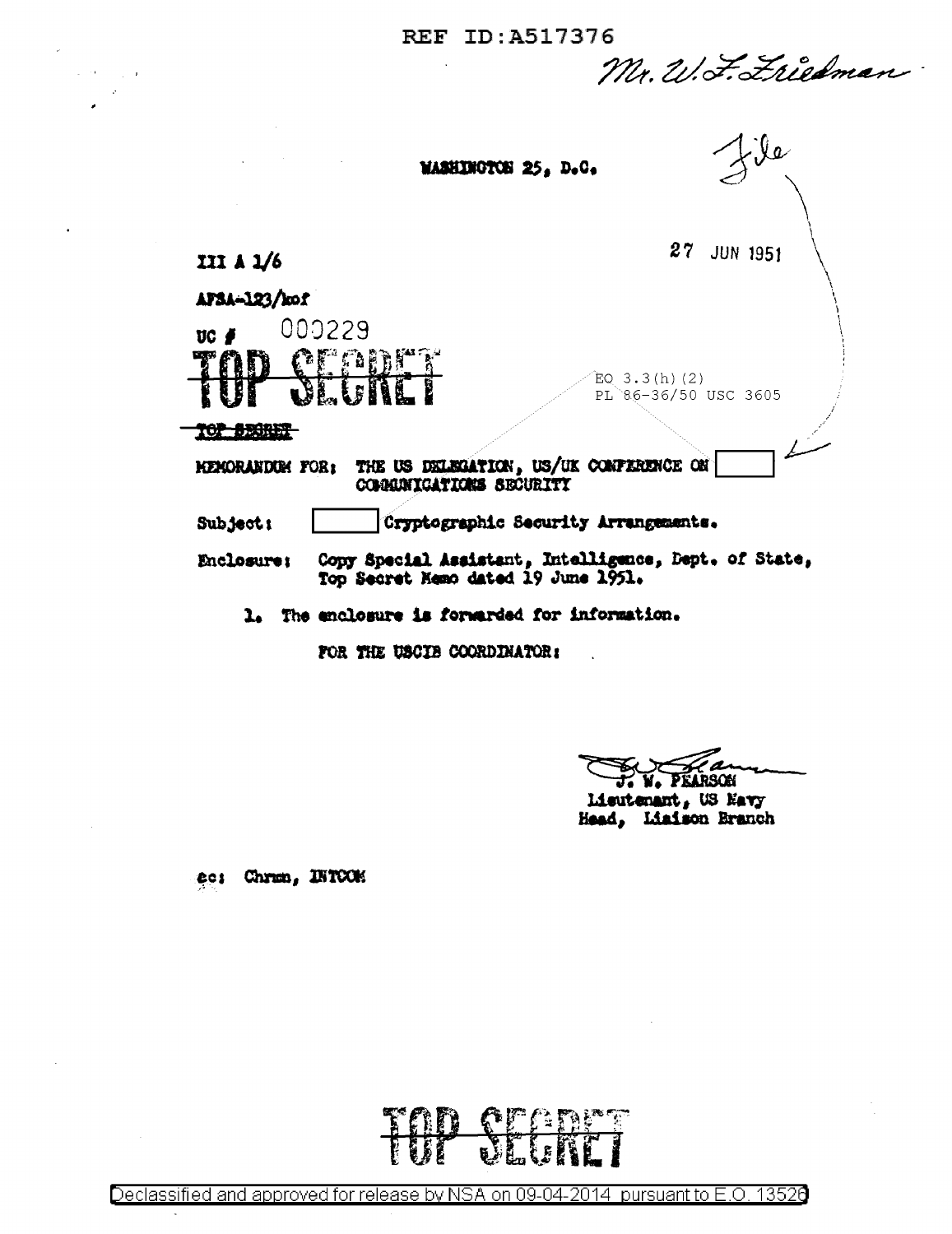REF ID:A517376

o era<br>K  $\bigoplus$ SECRET DEPARTMENT OF STATE **T.ASHINGTON** 

 $\mathcal{O}(\mathcal{O}_\mathcal{O})$  .

| EQ $3.3(h)(2)$       | 19 June 1951                                                                                                                                   |
|----------------------|------------------------------------------------------------------------------------------------------------------------------------------------|
| EL 86-36/50 USC 3605 |                                                                                                                                                |
|                      |                                                                                                                                                |
|                      | MEMORANDUM FOR THE USCIB COORDINATOR                                                                                                           |
|                      | SUBJECT:<br>Cryptographic Security Arrangements                                                                                                |
|                      |                                                                                                                                                |
|                      | Forwarded herewith are eight copies of a TOP SECRET and Personal<br>letter dated 28 May 1951 from Sir Robert Mackenzie of the British          |
|                      | Foreign Office to Mr. G. A. Carey Foster of the British Foreign Office.<br>This letter reports a conversation between Sir Robert Mackenzie and |
|                      | concerning<br>security arrangements. As noted in                                                                                               |
|                      | paragraph 8 of the letter, a copy was given directly by the writer                                                                             |
|                      | of the Department of State.<br>td                                                                                                              |
|                      | Sir Bohart Mackenzie was a member of the UK Group of the                                                                                       |
|                      |                                                                                                                                                |
|                      | You will recall that Sir Robert Mackenzie also attended several meetings                                                                       |
|                      | of the US/UK Conference on<br>Communications Security which convened<br>in Dashington on 1 May 1951.                                           |
|                      |                                                                                                                                                |
|                      | was the Department of State member of the US Group of<br>Security Lorking Group, and<br>was his<br>the                                         |
|                      | alternate. Sir Philip Vickory was Chairman of the UK Group.                                                                                    |
|                      | In accordance with recent decision of USCIB that the US Delegation                                                                             |
|                      | Security should serve<br>to the US/UK Conference on                                                                                            |
|                      | as an ad hoc committee to keep the problem of<br>security under continuous review, it is requested that a copy of the                          |
|                      | onclosed letter be forwarded to each Delegation member for his informa-                                                                        |
|                      | tion and for the information of his USCIB pricipal. It is suggested<br>that a copy be forwarded to the Chairman of the USCIB Intelligence      |
|                      | Committee for use in connection with the survey of foreign COMINT                                                                              |
|                      | activities which is now being undertaken .y the Committee. An                                                                                  |
|                      | additional copy is provided for the files of the USCIB Secretariat.                                                                            |

DP SECRET  $\overline{\phantom{a}}$  $\overline{\phantom{a}}$